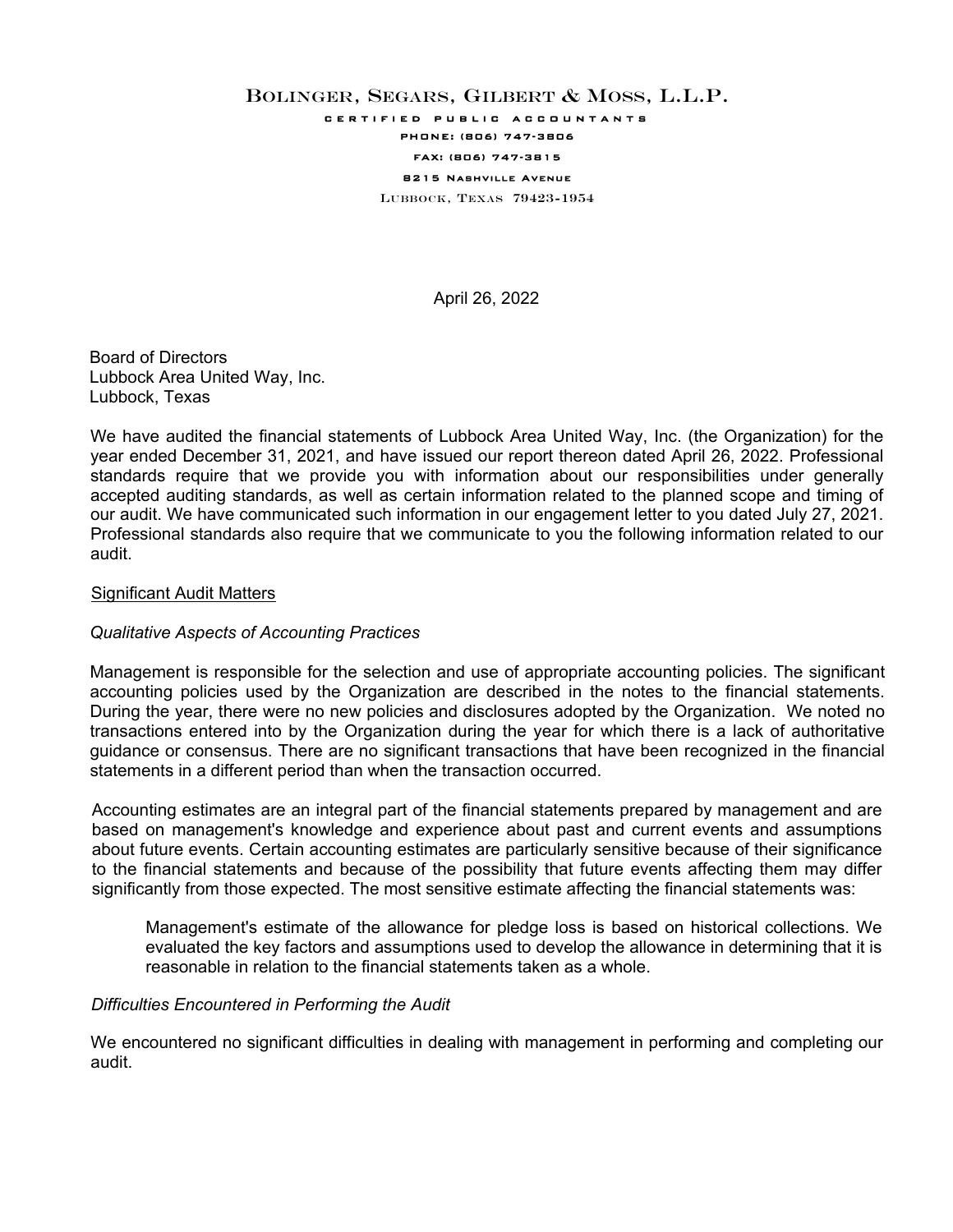Board of Directors Lubbock Area United Way, Inc. April 26, 2022 Page 2

### *Corrected and Uncorrected Misstatements*

Professional standards require us to accumulate all known and likely misstatements identified during the audit, other than those that are trivial, and communicate them to the appropriate level of management. Management has corrected all such misstatements. Adjusting entries are attached to this letter.

### *Disagreements with Management*

For purposes of this letter, professional standards define a disagreement with management as a financial accounting, reporting, or auditing matter, whether or not resolved to our satisfaction, that could be significant to the financial statements or the auditor's report. We are pleased to report that no such disagreements arose during the course of our audit.

### *Management Representations*

We have requested certain representations from management that are included in the management representation letter dated April 26, 2022.

# *Management Consultations with Other Independent Accountants*

In some cases, management may decide to consult with other accountants about auditing and accounting matters, similar to obtaining a "second opinion" on certain situations. If a consultation involves application of an accounting principle to the Organization's financial statements or a determination of the type of auditor's opinion that may be expressed on those statements, our professional standards require the consulting accountant to check with us to determine that the consultant has all the relevant facts. To our knowledge, there were no such consultations with other accountants.

#### *Other Audit Findings and Issues*

We generally discuss a variety of matters, including the application of accounting principles and auditing standards, with management each year prior to retention as the Organization's auditors. However, these discussions occurred in the normal course of our professional relationship and our responses were not a condition to our retention.

### *Other Matters*

With respect to the accompanying information accompanying the financial statements, we made certain inquiries of management and evaluated the form, content, and methods of preparing the information to determine that the information complies with U.S. generally accepted accounting principles, the method of preparing it has not changed from the prior period, and the information is appropriate and complete in relation to our audit of the financial statements. We compared and reconciled the accompanying information to the underlying accounting records used to prepare the financial statements or to the financial statements themselves.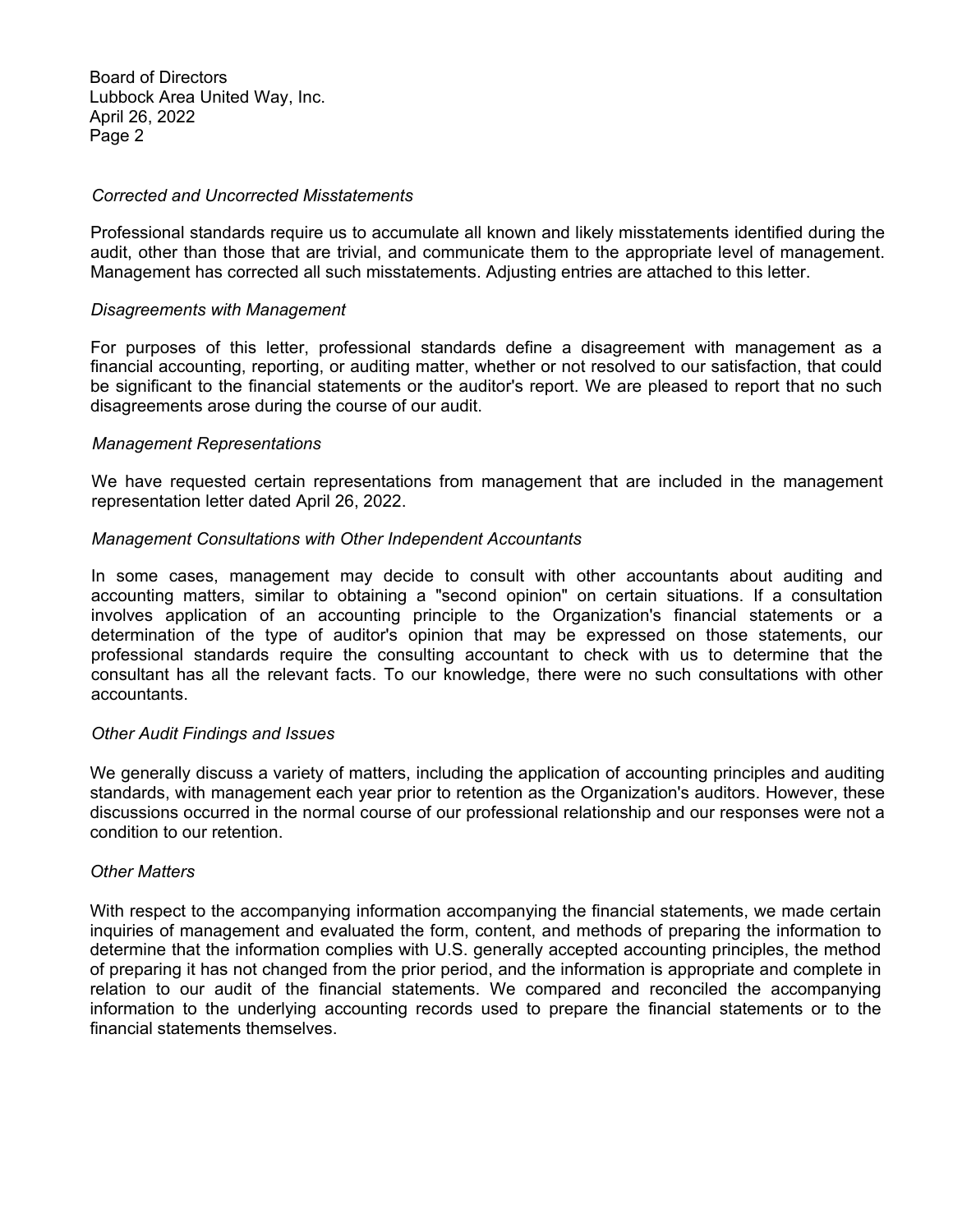Board of Directors Lubbock Area United Way, Inc. April 26, 2022 Page 3

# *Restrictions on Use*

This information is intended solely for the use of the Board of Directors and management of Lubbock Area United Way, Inc. and is not intended to be and should not be used by anyone other than these specified parties.

Very truly yours,

Bolinger, Segars, Silbert & Mass LLP

Certified Public Accountants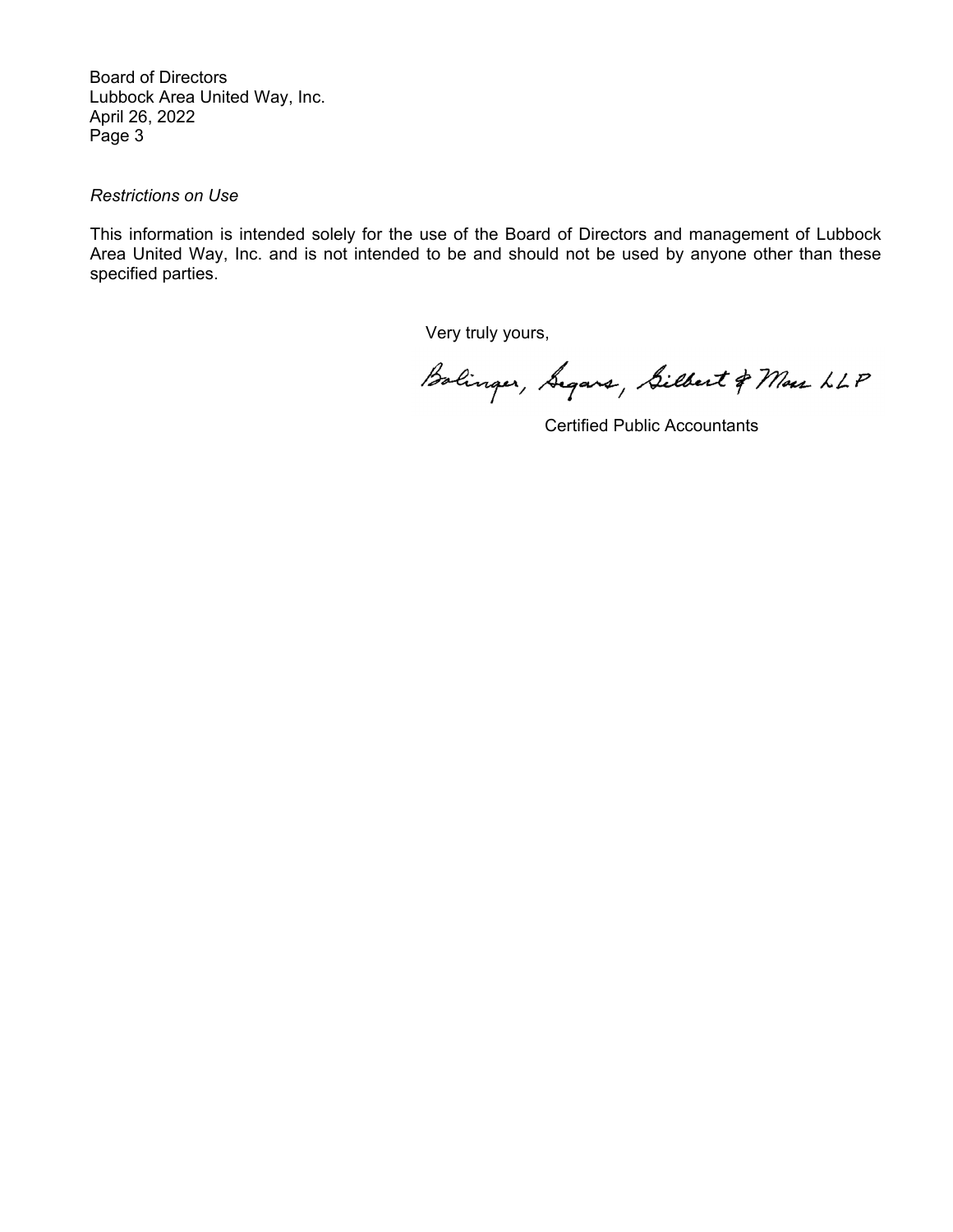| Client:<br>Engagement:<br>Period Ending:<br>Trial Balance:<br>Workpaper:                                     | 46600 - Lubbock Area United Way<br>2021 United Way<br>12/31/2021<br>017 - United Way Trial Balance<br>017 - Adjusting Journal Entry Report - 2                                                                                             |         |                                                                                                    |                                                                |
|--------------------------------------------------------------------------------------------------------------|--------------------------------------------------------------------------------------------------------------------------------------------------------------------------------------------------------------------------------------------|---------|----------------------------------------------------------------------------------------------------|----------------------------------------------------------------|
| <b>Account</b>                                                                                               | <b>Description</b>                                                                                                                                                                                                                         | W/P Ref | <b>Debit</b>                                                                                       | <b>Credit</b>                                                  |
|                                                                                                              | Adjusting Journal Entry JE #1<br>To record additional payable at year-end.                                                                                                                                                                 |         |                                                                                                    |                                                                |
| 1-9612-006<br>1-2000-000<br>Total                                                                            | UNITED WAY WORLDWIDE DUES<br><b>ACCOUNTS PAYABLE</b>                                                                                                                                                                                       |         | 21,259.01<br>21,259.01                                                                             | 21,259.01<br>21,259.01                                         |
|                                                                                                              | Adjusting Journal Entry JE # 2<br>To adjust investments to statements at 12/31/21.                                                                                                                                                         |         |                                                                                                    |                                                                |
| 2-1102-000<br>2-1122-000<br>2-1151-000<br>2-1153-000<br>2-1160-000<br>2-6505-200<br>2-8000-200<br>2-8200-200 | ORIGINAL ENDOWMENT TRUST-PCB<br>CH FNDN OPERATING ENDOWMENT<br>LAF AGENCY ENDOW (UWAY)<br>LAF AGENCY ENDOW (UWAC)<br>CASH VALUE (LIFE INSURANCE)<br>UNREAL GAIN (LOSS)-INVESTMENTS<br>PROFESSIONAL SERVICES<br><b>BANK SERVICE CHARGES</b> |         | 89,561.81<br>196,707.54<br>5,143.20<br>10,662.92<br>3,766.64<br>72,895.61<br>14,096.74<br>1,286.55 |                                                                |
| 2-8802-200<br>2-6500-200<br>2-6501-200<br>2-6510-200<br>2-6902-200<br><b>Total</b>                           | <b>ENDOW FUND DISTRIBUTIONS</b><br><b>INCOME-INTEREST</b><br>INCOME-DIVIDEND<br>REAL GAIN (LOSS)-INVESTMENTS<br>INCOME-ENDOWMENT                                                                                                           |         | 125,134.88<br>519,255.89                                                                           | 3,312.78<br>72,429.09<br>413,514.02<br>30,000.00<br>519,255.89 |
|                                                                                                              | Adjusting Journal Entry JE #3                                                                                                                                                                                                              |         |                                                                                                    |                                                                |
|                                                                                                              | To record depreciation and disposal of fixed assets.                                                                                                                                                                                       |         |                                                                                                    |                                                                |
| 3-9501-300<br>3-9504-300<br>3-1801-000<br>3-1802-000<br>3-1803-000<br>3-1815-000<br>3-1818-000               | DEPN - FURN, EQUIP, & SOFTWARE<br><b>DEPN - BUILDINGS</b><br>ACCUM DEPR-COMPUTER S/WARE<br>FURNITURE, FIXTURES, & EQUIPMENT<br><b>ACCUM DEPR-FURNITURE &amp; FIXTURES</b><br>ACCUM DEPR - BLDG (CASA)<br>ACCUM DEPR - BLDG (NTCSB)         |         | 29,269.85<br>22,213.23                                                                             | 1,400.00<br>1,354.36<br>26,515.49<br>2,835.22<br>19,378.01     |
| <b>Total</b>                                                                                                 |                                                                                                                                                                                                                                            |         | 51,483.08                                                                                          | 51,483.08                                                      |
|                                                                                                              | Adjusting Journal Entry JE # 4                                                                                                                                                                                                             |         |                                                                                                    |                                                                |
| campaign.                                                                                                    | To zero expense for donor designations to receivable for CY                                                                                                                                                                                |         |                                                                                                    |                                                                |
| 1-1304-000<br>1-9604-004<br><b>Total</b>                                                                     | AGENCY PLEDGES REC FROM SECC<br>SECC LAUW AGY DESIGNATIONS                                                                                                                                                                                 |         | 134,168.24<br>134,168.24                                                                           | 134,168.24<br>134,168.24                                       |